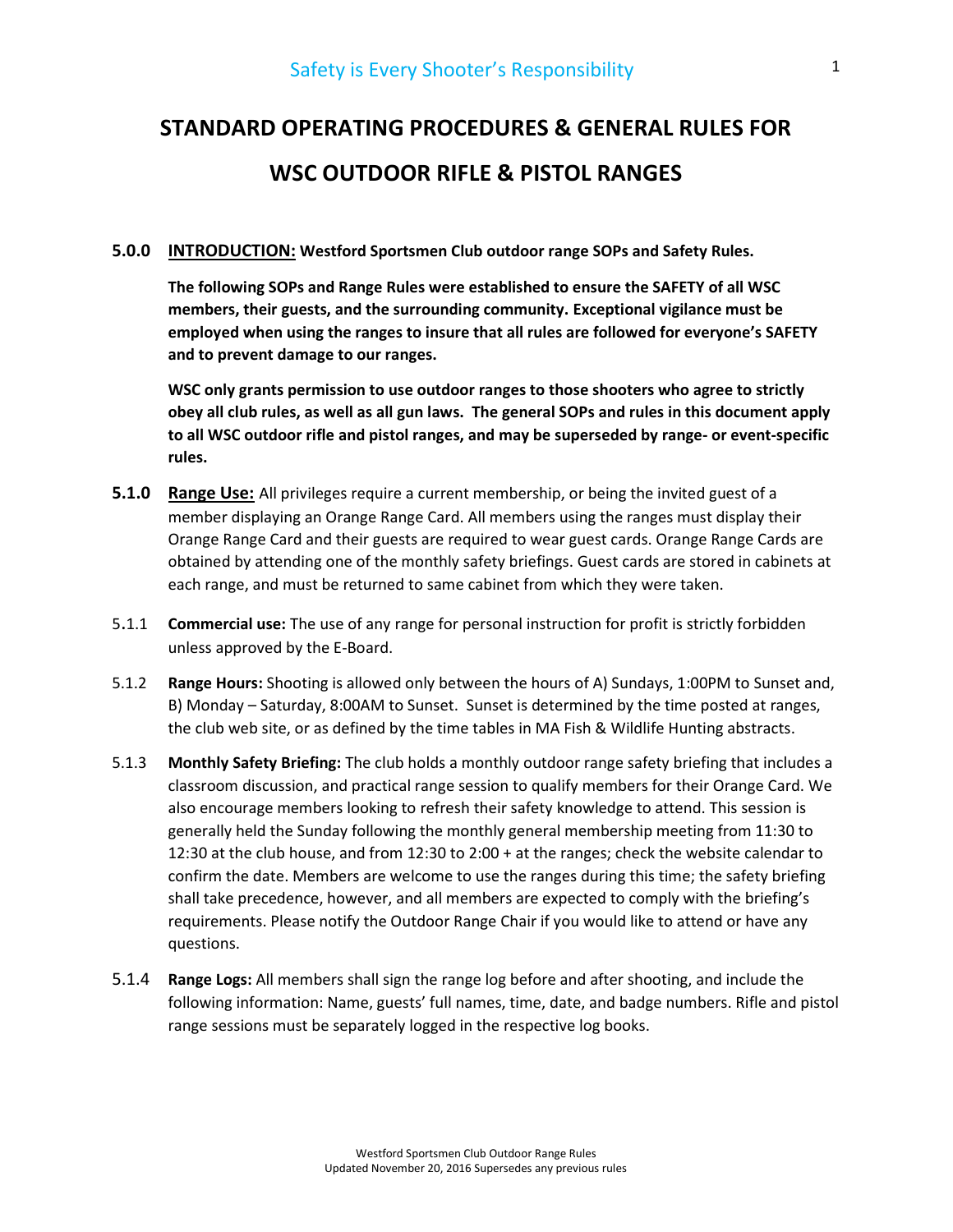- 5.1.5 Range Closures: The CRO, Outdoor Range Chair, or other E-Board members reserve the right to close any range if they feel there is a safety hazard (as in winter conditions) or to perform maintenance work. This has priority over all informal shooting. Any scheduled work will be posted on the website calendar.
- 5.1.6 Winter Conditions: If the ground becomes frozen, range closures may be required to prevent unsafe shooting conditions such as fired rounds ricocheting.
- 5.1.7 Laws: In the event of a conflict between these WSC rules and a law, the law shall take precedence. All laws must be obeyed.
- 5.1.8 Scheduled Events: Any scheduled event on the ranges will be posted on the web site calendar. All members are reminded to check the calendar before proceeding to the ranges. The E-Board reserves the right to schedule, change, or cancel any event. Any member planning an event must notify both the Outdoor Range Chair and CRO. They must also obtain approval of the E-Board.
- 5.1.9 Modification of Rules: These rules and SOPs may be modified by the Outdoor Range Chair, CRO, or Event RSO as needed for such purposes as for training classes, competitions, or special events which are under the direction of an NRA Safety Officer or Certified Instructor.
- **5.2.0 Disciplinary Actions and Violation of Rules:** Ignorance of the rules is no excuse. As stated in 5.1.0, it is the responsibility of everyone using the ranges to read, understand and comply with all rules and laws. This includes staying current with any and all changes.
- 5.2.1 Users who refuse or neglect to follow all rules, or conduct themselves in an unsafe or unsportsmanlike manner, may have their range privileges suspended or revoked by the CRO or Outdoor Range Chair pending review by the E-Board.
- 5.2.2 Any RSO or E-Board member may have any person removed from the premises if his/her behavior is considered unsafe or unsportsmanlike.
- 5.2.3 Reporting Range Damage & Safety Issues: All members are urged to report safety violations, issues not amicably resolved, or any property damage to the Outdoor Range Chair and CRO ASAP. Please include all info and pictures related to incidents. Any member witnessing unsafe behavior or damage to the ranges are obligated to fill out and submit an Incident Report to the Outdoor Range Chair and CRO. These are available on the WSC website and in all range cabinets.
- 5.2.4 All shooting must be done in a safe and responsible manner. Any willful destruction of target holders, stands, or other WSC property, will result in disciplinary actions by the E-Board which could include suspension of range privileges, and/or expulsion from the WSC.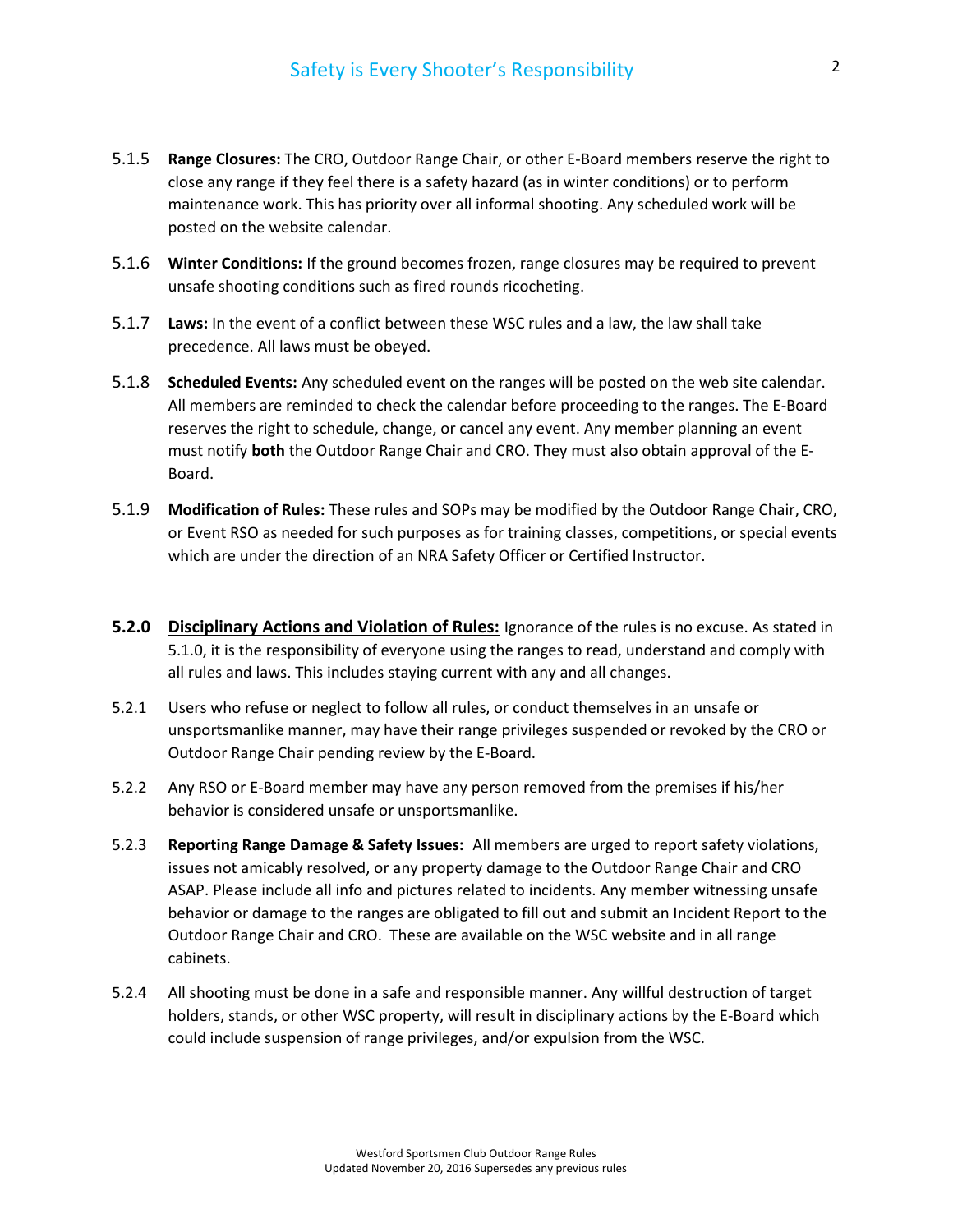# 5.3.0 General Firearm Safety SOPs: Safety shall govern the range. Nothing comes before SAFETY.

A: **ALWAYS:** keep your firearm pointed in a safe direction. A safe direction is any direction that would not cause an injury to a person (including yourself) or damage to property in the event of an accidental or negligent discharge. (Always treat all firearms as being loaded.)

B: **ALWAYS:** keep your finger off the trigger, outside of the trigger guard and alongside the gun frame until you are on target and ready to shoot.

 C: ALWAYS: keep your firearm unloaded or holstered and in a safe condition until you are ready to shoot. This means that firearms may only be loaded and unloaded at the firing line.

D: **ALWAYS:** be alert - Safety is Every Shooter's Responsibility. All shooters have the responsibility to remain aware of not just their own firearm handling, but other range users' as well. All shooters have the right to calmly and politely question other users' failure to maintain safe practices. All shooters have the obligation to immediately address any issues raised by any other users, just as if the comments were made by a Range Safety Officer. SAFETY IS EVERY SHOOTER'S RESPONSIBILITY.

- 5.3.1 EYE & EAR Protection: Is MANDATORY for anyone on or near the ranges when the ranges are active (HOT). You could be 25' from a range and still need protection. This includes proper attire (clothing and footwear).
- 5.3.2 Be sure: you have read and understand all manufacturers' instructions on how to safely load and use your firearm.
	- A: Be sure your gun and ammunition are compatible.
	- B: Be sure of your target and what is beyond.
	- C: Be aware that circumstances may require additional rules in a particular situation.
- 5.3.3 Prior to making the range HOT or handling any firearm, ensure that no one is down range.
- 5.3.4 All shooting must be conducted as aimed fire. (No shooting from the hip or un-aimed firing.) Rapid fire should be done responsibly. Always keep your muzzle pointed below the shoot line.
- 5.3.5 Never move or change stations with a loaded, unholstered, firearm. Always make your firearm safe before moving.
- 5.3.6 Never discharge a firearm that one is **NOT** knowledgeable with or capable of operating. (Example: A child may handle a 22LR safely, but should not be shooting a 9MM or .45ACP if they cannot control the muzzle).
- 5.3.7 All firearms may only be loaded or unloaded at the firing line on a HOT Range. Muzzle loaders may only be capped on the firing line on a HOT Range.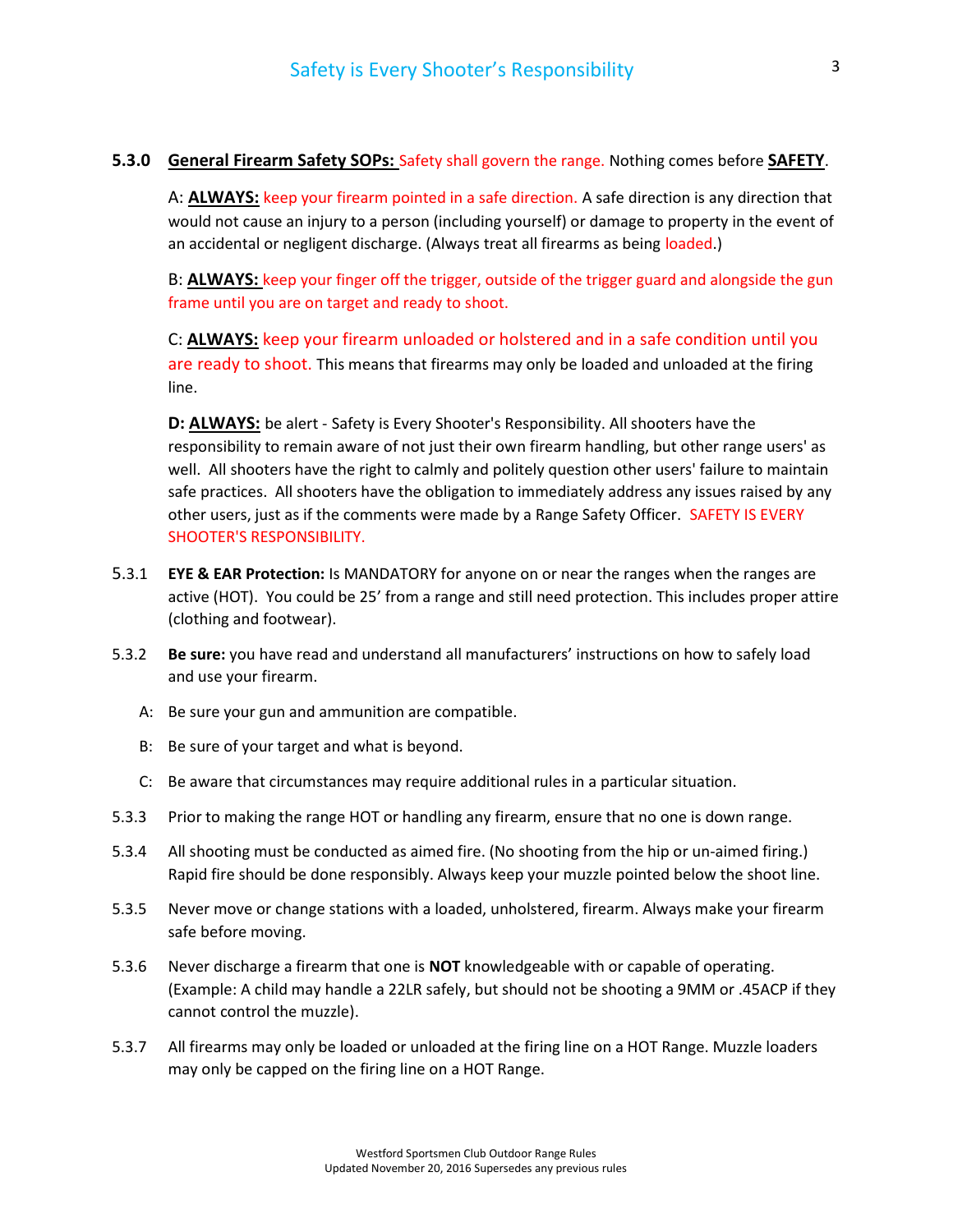- 5.3.8 In the event of a misfire or hang fire, the shooter MUST wait for at least 30+ seconds (KEEPING THE MUZZLE CONTINUOUSLY POINTED DOWN RANGE) before attempting to open the action or eject the round. (Now this misfired round is called a DUD). See section 5.3.9.
- 5.3.9 All duds (misfired shells) must be removed from club property by the owner, or placed in one of the oil filled dud containers. Do not leave them on the ground or dispose of them in the trash.
- 5.3.10 Casing & Uncasing firearms: All firearms entering and leaving the range must be in a case or range bag if not properly holstered.
	- A: When removing the gun from a case/bag, the case should be placed on the front shooting bench in a fashion that the muzzle of the firearm is pointed down range. Now when you uncase the firearm, if in the event of a negligent discharge, the muzzle is pointed down range in a safe direction, parallel with or down toward the ground. To prevent a bullet from leaving the range, never point the muzzle of a firearm in the air or above the shoot line.
- 5.3.11 **Firearms made safe:** All firearms that are not cased, properly holstered or in your hand pointing down range on a HOT range being used, must have an Empty Chamber Indicator (ECI) inserted in the breech.
	- A: An ECI should also be inserted when uncasing, re-casing, or moving about with a firearm.
- 5.3.12 Medical Emergency: In the event of an emergency, stop shooting and make range cold and safe. Take charge, assess the situation, and call for help if you feel the situation warrants.

#### 5.4.0 Targets, Target Stands and Target Holders.

- 5.4.1 Targets: All targets, paper or otherwise, MUST be positioned to ensure that all bullets are positively impacting the berm between the base (24" above the range floor) and the (shoot line.) If your bullets are not hitting this area, stop shooting and readjust your target or shooting position. You should check and verify your trajectory before you begin shooting.
	- A: Do not shoot at any objects (hard targets) that may cause a RICOCHET such as but not limited to propane tanks, bowling pins, frying pans, or glass.
	- B: Do not shoot at anything (breaking plastic, clay pigeons) that will cause a mess on the ranges that you are not willing to clean up afterwards. You are responsible to remove everything from the range when done shooting.
	- C: If a shooter cannot keep all the shots on the target, the distance to the target must be reduced. Anyone that is continually missing the target must not be allowed to shoot without instruction.
	- D: When you are done shooting, please remove all debris and support frames from the ranges.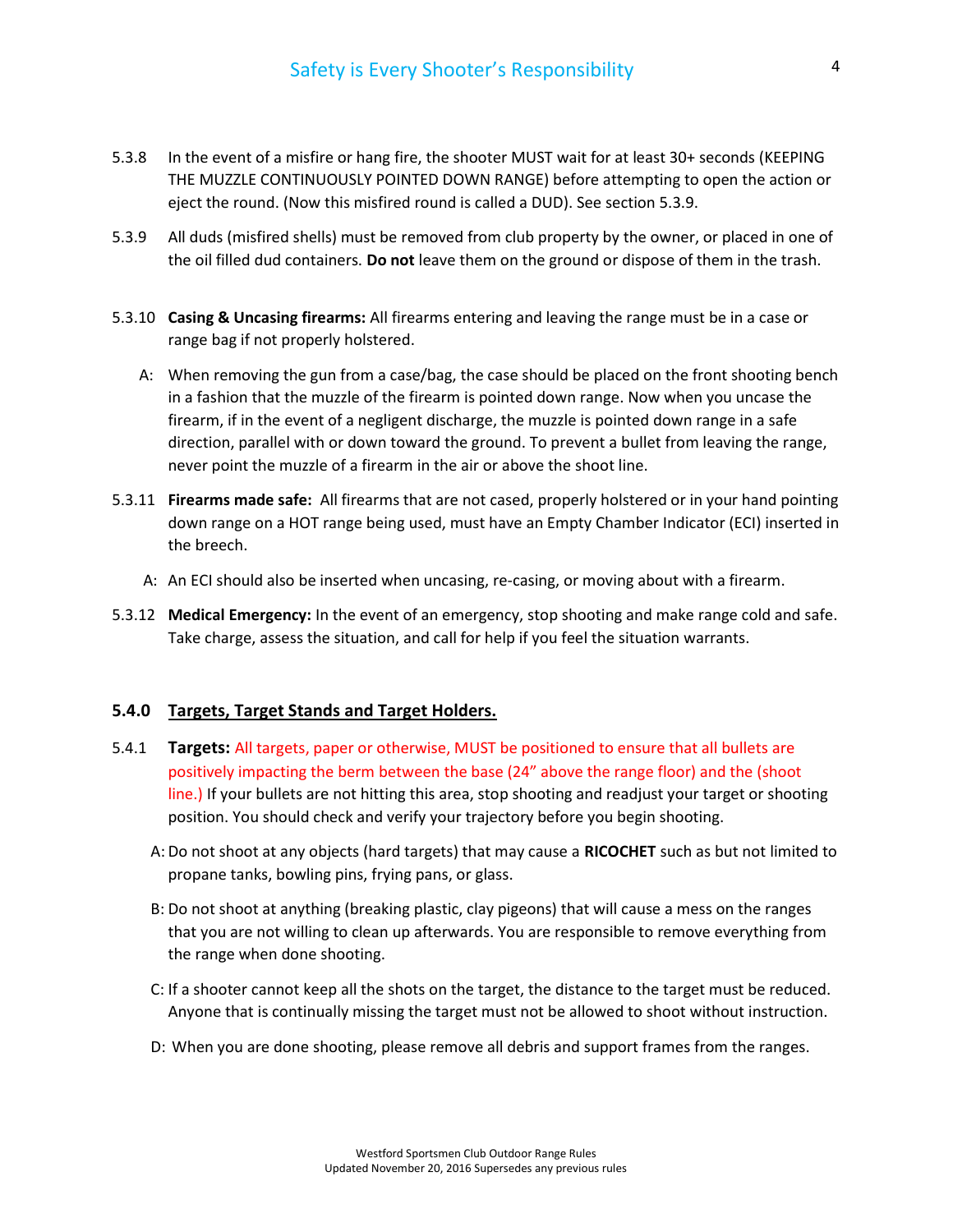- E: Shotguns: Only rifle slugs are allowed to be used with WSC supplied target frames. No birdshot or buckshot of any kind is allowed because it destroys the target backers and frames. If you want to use buck shot or smaller bird shot on the ranges or to pattern your gun, you must supply your own target backers which must be removed from club property after use. (There is also a pattern board at the trap house on the left side of field #1 for patterning your shotgun.)
- 5.4.2 **Target Stands:** The WSC supplied target stands shall only be used for their intended purpose which is to hold paper or cardboard targets. Targets should not extend beyond the boundaries of the backer board, no larger than 24"x24". Using these stands to hold or support anything other than paper or cardboard is prohibited. This means no shooting at anything hanging below the bottom of the backer board. This is to ensure bullets stay on berm.
- 5.4.3 Target Holders: Target holders are in-ground slots at fixed distances on the range fields into which one inserts target stands. They must never be used to support anything other than these stands. This means not setting up items on them to shoot at for plinking. This will be considered willful destruction of club property and penalties will be imposed.
- 5.4.4 Self-Purchased Targets: "Spinners" or knock down type for .22 rim fire only are allowed on the ranges but must be properly supported and elevated off the range floor. This would mean  $4 - 6$ feet off the ground, depending on your trajectory. You must supply a means of supporting these items, support frame, preferably made of soft pine. Follow all manufacturer's instructions when using these types of targets, and be sure to elevate all targets high enough to ensure proper bullet impact on the berm. Do not shoot at any targets or objects on the ground.
- 5.4.5 Reactive Steel Targets: Steel targets intended for large caliber (center fire) cartridges, and the PERSON using them, must be approved by the Outdoor Range Chair prior to use on any range. This approval may be revoked at any time by the CRO or Outdoor Range Chair if the target condition has deteriorated. When setting up this type of target, take care not to set up over the target holders so that the bullet splatter does not damage the holders. Always use proper ammo - never use armor piercing or steel core bullets. Always follow all manufacturer's instructions when using these types of targets.
	- A: Large caliber reactive steel targets must be shot at the following minimum distances. Rifle calibers – at least 100 yards. Handgun calibers – at least 10 yards.

Follow all manufacturing instructions using the proper caliber, bullet type and bullet speed for which the target is rated. If target has deteriorated, do not use it.

5.4.6 Plinking: Plinking is allowed using plastic bottles, tin cans, balloons, or anything of the like. If you use any of these items, they must be placed at the berm or elevated off the range floor with a support frame supplied by you. (Please follow 5.4.1 A through D)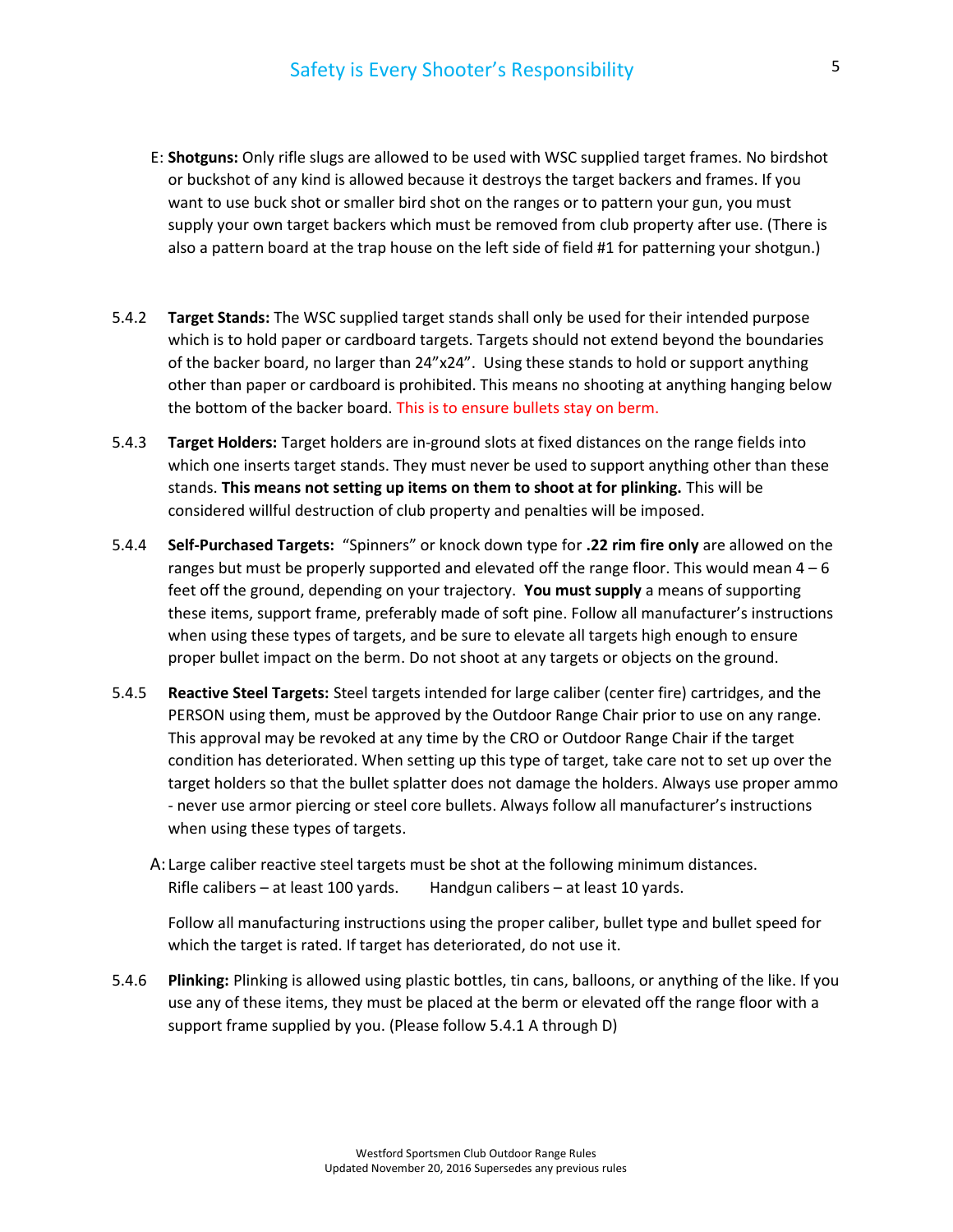- **5.5.0 RANGES:** The following rules apply to all ranges unless specified otherwise.
	- A: Firing Line: The normal firing line is at the benches. If all shooters are in agreement, the firing line can be moved forward of the benches. Shooting in front of the benches is allowed (shooting from the field of the range) as long as this practice does not cause an unsafe condition or inconvenience to other shooters. If you are using the range in this fashion and other members want to use the range, they must agree to shoot from the same newly established firing line: all shooters must be at the same line. If this is an inconvenience for the other members and they would rather not do so, then the member shooting from the field must complete their shooting within 30 minutes and return to the normal shooting bench position. Keep in mind when in the field there are no places to set your gun down. Pay close attention to gun handling and keep the muzzle of the gun pointed in a safe direction at all times.
	- B: Target stands are to be placed only at one of the designated target holders on the range. They are not to be randomly placed by other means of support. This is to ensure that the bullets are impacting the berm safely. Extreme care should be taken when using the 25yd. position on the Rifle Range so that all bullets are comfortably hitting the 50-yd. berm.
	- C: Extreme care should be observed when setting up targets (check and verify your trajectory) to ensure that all bullets are hitting the middle of the berm.
	- D: When sighting in a new gun, always start at a closer distance. If it is a rifle on the rifle range, start at 25yd and work out. It does not take much to send a bullet over the berm at 100yds.
- **5.6.0 Pistol Range:** With the bay facing EASTWARD, is a multi-position shooting facility with target holder positions from 10' - 75' feet with one berm / backstop at 85 feet. Targets must be placed at one of the permanent target holders. All bullet impacts must be strictly observed.
- 5.6.1 Uses Not Permitted: The following is not permitted on this range.
	- A: Shotgun ammo other than rifle slugs. (Refer to 5.4.1 E)
- **5.7.0 Rifle Range:** With the bay facing SOUTHWARD, facility with target is a multi-position shooting holders at 25, 50, and 100 yards. There are two berms / back stops, one at 50 yd. & one at 100 yd. Targets must be placed at one of the permanent target holders. All bullet impacts must be strictly observed.
- 5.7.1 Uses Not Permitted: The following is not permitted on this range.
	- A: Shotgun ammo other than rifle slugs. (Refer to 5.4.1 E)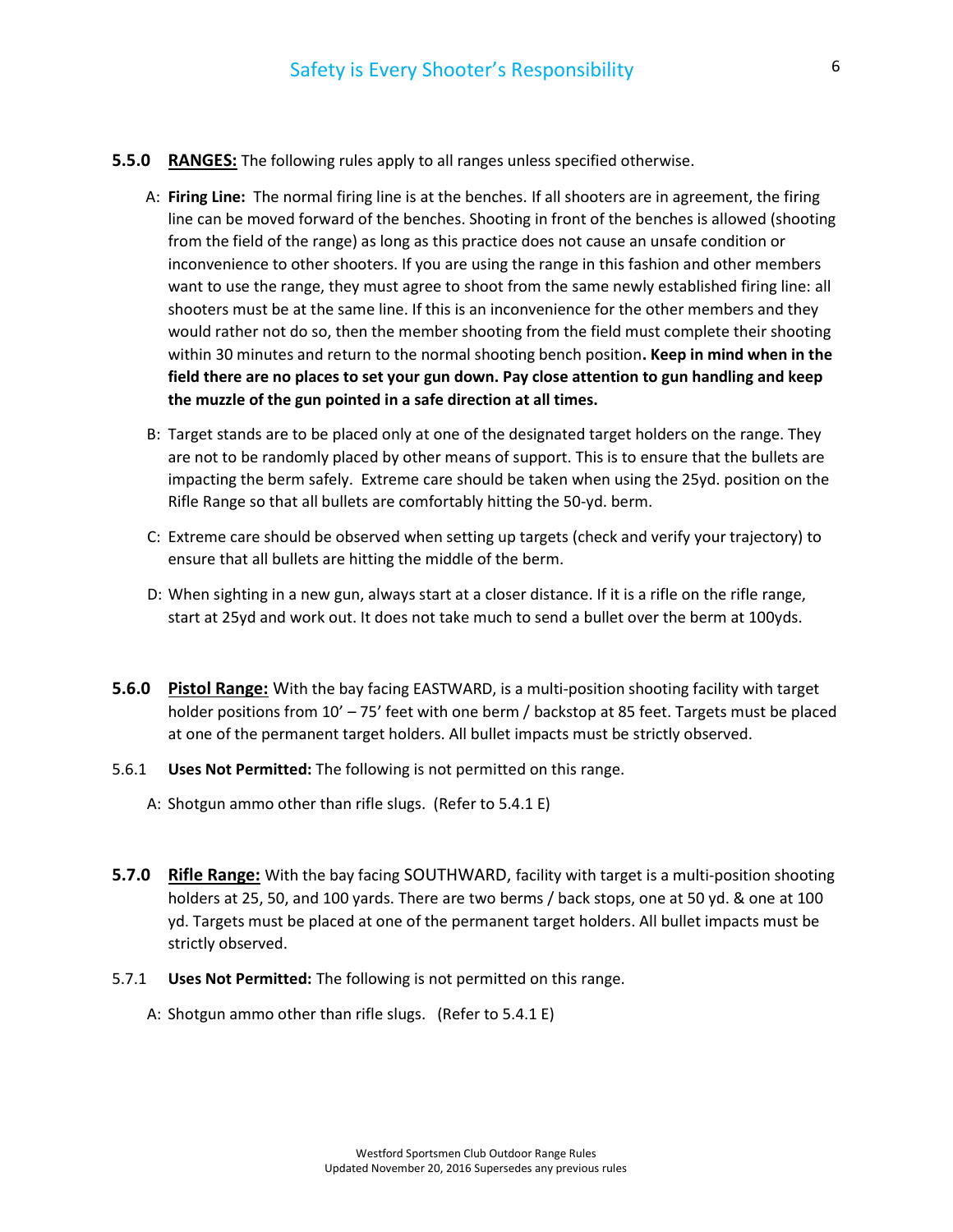- 5.8.0 Range Etiquette, the following applies to all ranges: When you have finished shooting police the area and remove any trash you generated. The range area must be swept of all casings. All brass should be placed in the brass bucket under benches. All Aluminum, Steel, and shotgun casings are trash and should be placed in the trash barrel, not in the "brass bucket." Do not leave shotgun shells on the range. They are trash and must go in the barrel. Please remove all targets from backers and discard them, and return all target stands to that range's storage area. When you leave the range it should be cleaner then when you arrived. Please help clean up after the forgetful member who left a mess.
	- A: Never touch someone else's equipment without permission.
	- B: Never leave your equipment where someone has to walk around it.
	- C: Never step over someone's equipment, always walk around it.
	- D: Never let ejected cases hit your neighbor.
	- E: Always practice safe firearm handling.
	- F: Always introduce yourself to the person next to you. They may become your next shooting buddy.
	- G: Always lend a helping hand to someone in need.
	- H: If the range is busy, leave room on benches for others when laying out your stuff.
	- I: If in doubt, Ask be polite and courteous.
	- J: If trash barrels are full, please empty them in the trash dumpster.
	- K: If you are asking for a cold range, let anyone shooting finish their string, do not interrupt them.

This would work the same for you. If someone is requesting a cold range, you would finish shooting your string, make you gun safe, step behind line and acknowledge that you are safe and ready to go cold.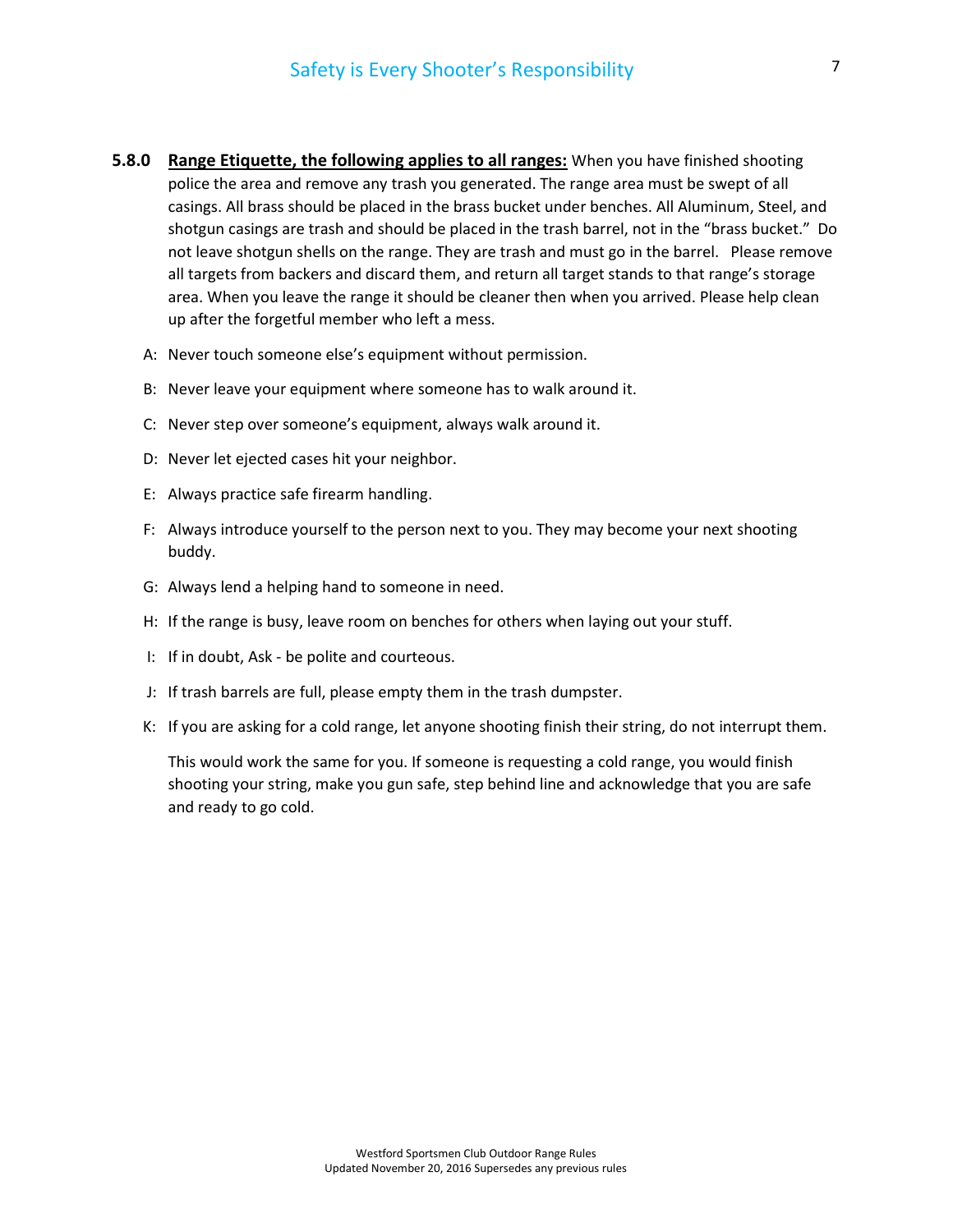- **5.9.0 Range Commands:** These are common commands that apply to all WSC outdoor ranges and should be a verbal and visual communication between every person on the firing line.
	- A: "The Range is Hot": On a HOT range, Orange Flag is put in 'up' position. Announcement is made that the "Range is HOT, EYES & EARS." (Refer to 5.3.1) Shooting and handling of firearms is now allowed. No one is allowed to be ahead of the firing line. Firearms should only be loaded when the shooter is in position and ready to shoot. Any gun not in hand being used must be in MADE SAFE condition if not cased or properly holstered.
	- B: "The Range is Cold": On a COLD range, only when all firearms are MADE SAFE, the Orange Flag is put in the 'down' position and an announcement is made that the range is COLD. No handling of firearms for any reason. Only when all shooters have determined that all firearms have been made safe and the range is COLD is anyone allowed down range. If you are not down range you must stay behind the yellow line away from your firearm. You may bring your ammo and mags with you and load your mags at the rear bench during a cold range. All guns if not cased or properly holstered must be in Made Safe condition, 5.8.0 C
	- C: "Made / Make Safe": On a cold range; ALL firearms are pointed down range, ALL magazines are removed from the firearm, ALL chambers, slides, bolts, or actions of any types ARE OPEN with an empty chamber indicator (ECI) inserted into the breech/barrel of the firearm, with the obvious chamber side facing up when placed on bench. Every firearm that is uncased, unholstered or not in use even on a hot range must be in this condition.
	- D: "Cease Fire": Anyone who observes an unsafe condition shall call a "Cease Fire". When a cease fire is called, anyone shooting or with a gun in hand must immediately freeze, keeping the gun pointed in a safe direction with their finger off the trigger until further instructions. The person who called the cease fire should follow up with additional commands: to unload and make safe or continue to shoot. This will be dictated by the condition that exists. The "Cease Fire" command is a serious situation, and should not be taken lightly.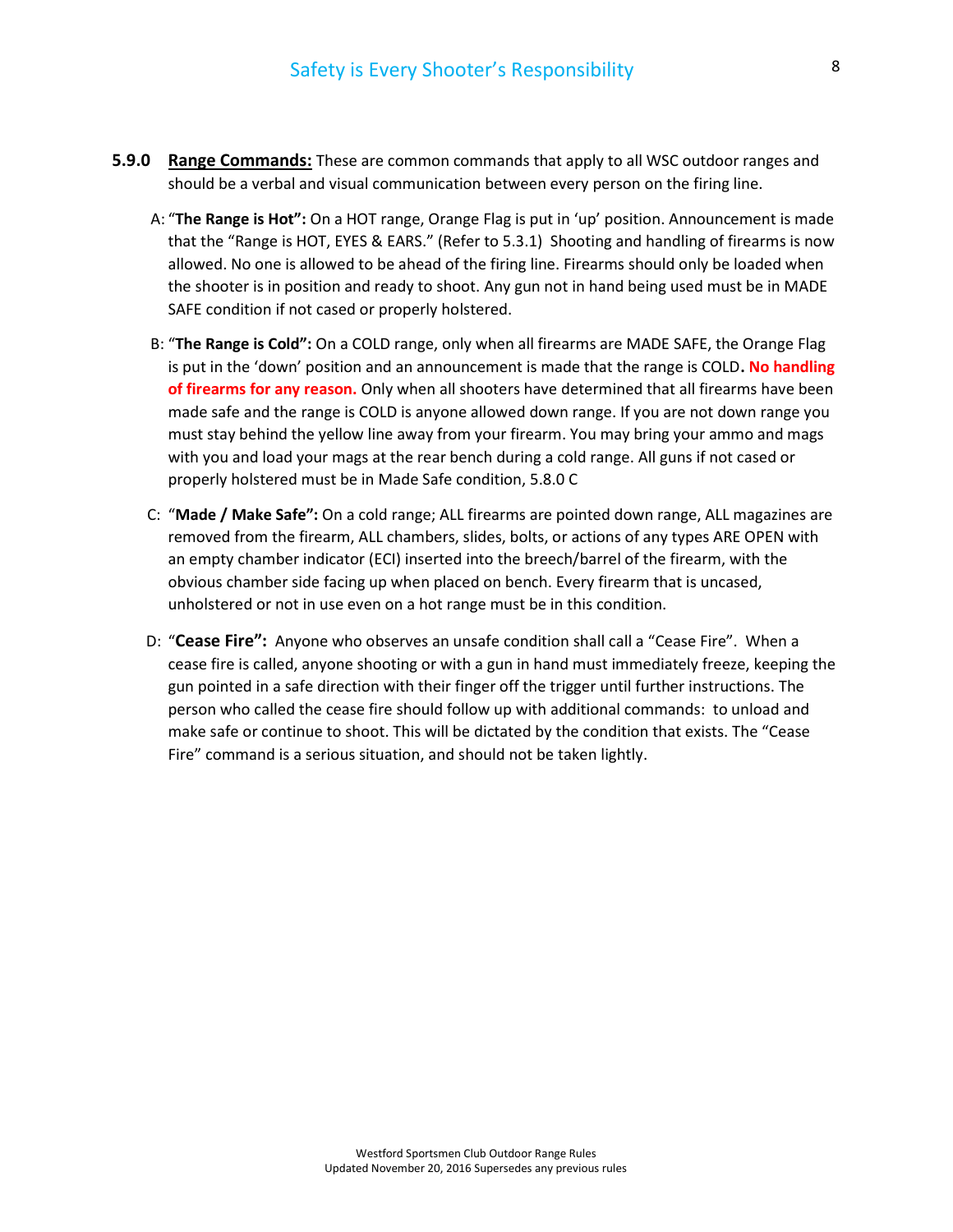# 5.10.0 Administrative Rules:

- 5.10.1 WSC members are allowed a maximum of two guests at one time. Guests may only visit the ranges twice after which they should apply to join the WSC. Immediate family members are not restricted in the number of visits but are still considered guests and must be under direct supervision by the member. They are not subject to any privileges of the club.
- 5.10.2 Only one guest is allowed to be shooting at one time and under the direct visual supervision of the member. The member may not shoot while supervising a guest and should be in arms reach should an unsafe condition occur.
- 5.10.3 Loud or abusive language is not permitted.
- 5.10.4 Identification: Any member that is asked to show proof of membership, shall do so to any member who requests it.
- 5.10.5 Berms: No one is allowed to climb on any of the range berms.
- 5.10.6 No one is allowed to dig into berms or remove any lead from berms without proper authorization from the E-Board.
- 5.10.7 Alcoholic beverages & Drugs: The WSC has ZERO tolerance for the use of intoxicants before or during shooting on these ranges. Prescription drugs that display an impediment awareness WARNING label should also be avoided.
- 5.10.8 Proper Range Etiquette: Every member and his/her guest are expected to use proper range etiquette and to be courteous and respectful of other members and their guests.
- 5.10.9 Members are personally responsible for making themselves aware of any changes to the rules.
- 5.10.10 Minors: Currently MGL does not have a minimum age requirement as long as children are supervised by a properly licensed individual. Shooters under the age of 18 must have proper consent from a parent or guardian. The WSC will continue to follow age restriction guidelines as set forth by MGL as it applies to under age use of ranges.
- 5.10.11 Emergencies: The Outdoor Range Chair & CRO must be notified of any emergency that occurs at a range. If a medical emergency or shooting accident occurs, please state that you need an ambulance. Do not state that "there has been a shooting", lest you cause a SWAT team to be dispatched to the scene of the accident. Local Police & Fire numbers are posted at ranges, and is direct to Westford PD or Fire when calling from a cell phone. If in doubt call – 911.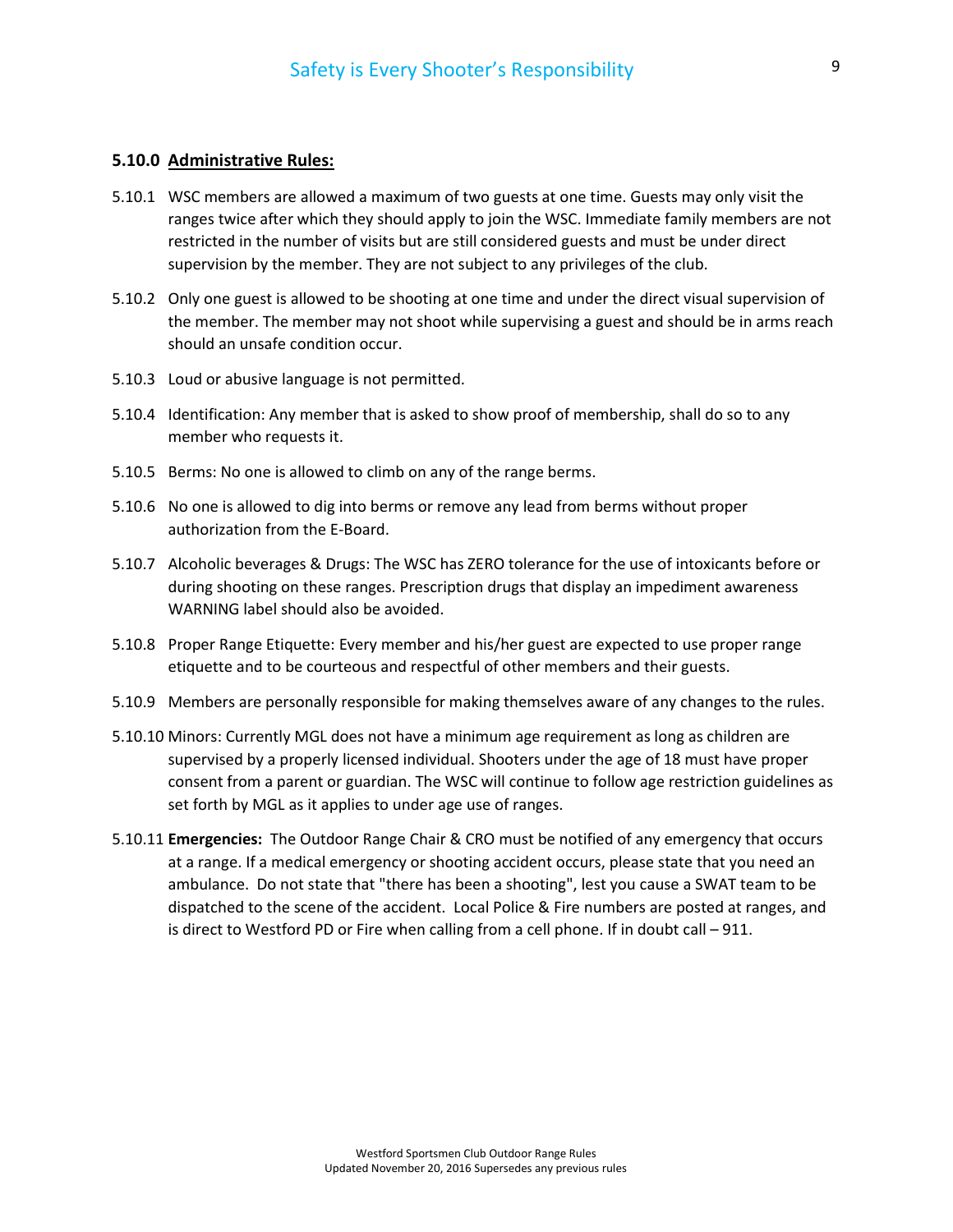### 5.11.0 Strictly Prohibited: The following are not allowed under any circumstance:

- A: Full Auto / Bump Fire: The use of any gun in full auto mode, or any device or attachment, electrically or mechanically operated that simulates full auto is strictly forbidden on any WSC Range. Rapid fire should be done responsibly.
- B: 50 BMG ballistics or larger.
- C: The use of or shooting at explosives, tannerite, powder containers, fireworks or the like.
- D: The use of armor piercing, tracer, or incendiary rounds.
- E: Using any glass or other fragmenting materials as targets.
- F: Smoking on an active range. This is considered a public area, please be considerate to others.
- G: No pets or animals of any kind are allowed on or near an active range.
- H: No shooting at any thrown object.
- I: Horseplay & Non Shooting related activities are prohibited on an active range.
- J: Shooting or harassing wildlife on ranges.

- 5.12.0 Police Use of Ranges for Training: Anyone requesting to use ranges must notify the Outdoor Range Chair and CRO a minimum of ONE week with time and date prior to any training. This will be posted on the web site calendar for the convenience of all members.
	- A: All WSC Range rules and SOPs will apply to police using ranges.
	- B: Any training processes that exceed the designed safety limitations of the ranges are not allowed.
	- C: Ammunition and firearm restrictions apply to police. Exemptions may be given by the CRO.
	- D: A Police safety officer must be present at all police training events.
	- E: All non- member WSC police personnel may only use ranges at a formal police training session.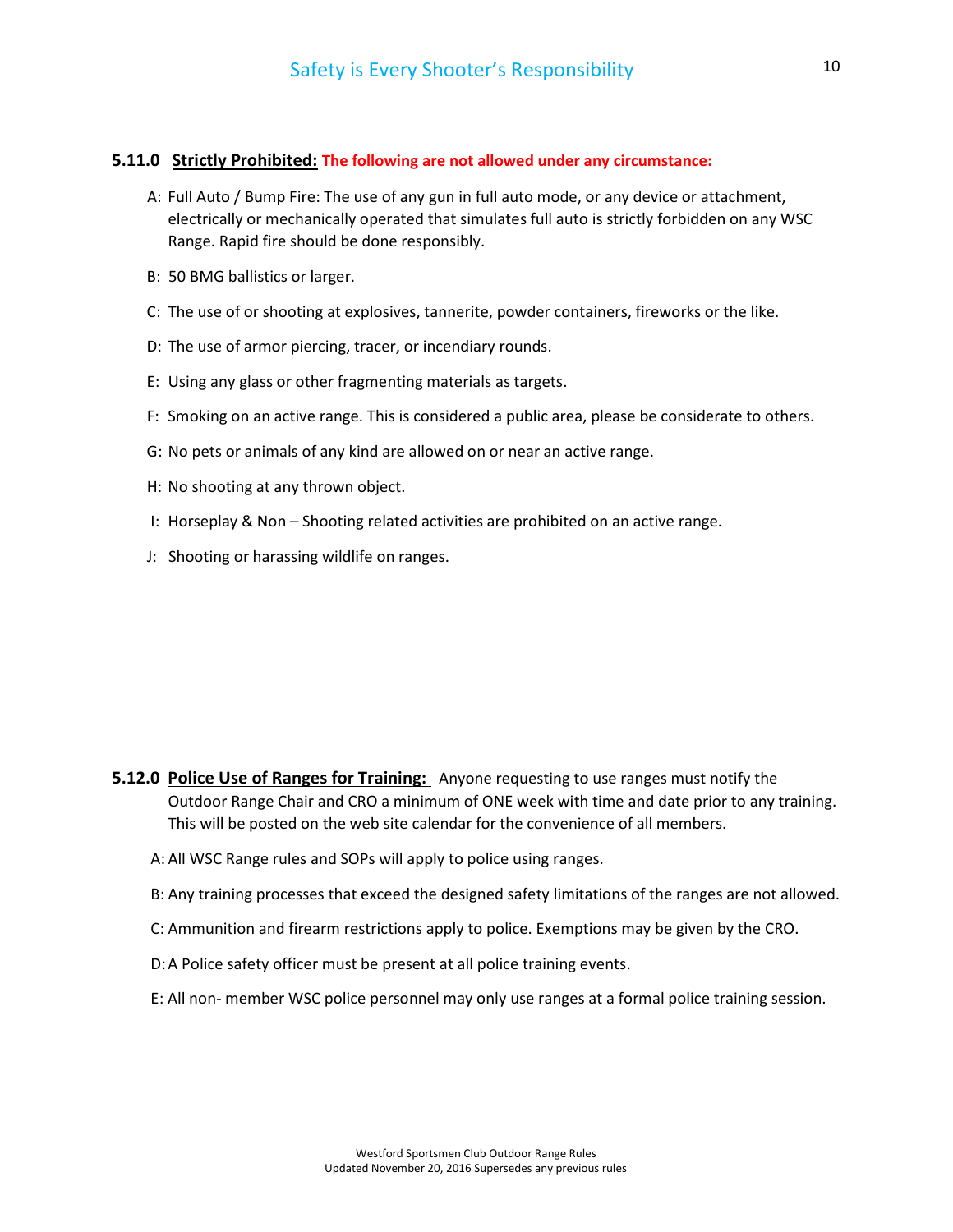## 5.13.0 Glossary:

DUD load: A dud (also a misfire or failure to fire) occurs when the trigger is pulled but the primer or powder in the cartridge malfunctions, causing the firearm not to discharge. Dud rounds can still be dangerous and should be disposed of properly.

Empty Chamber Indicator (ECI): These devices have been adopted by all NRA, most sanctioned matches and large shooting clubs like ours. They are known by various names: ECI – Empty Chamber Indicator, OBI – Open Bolt Indicator, CBI – Clear Bore Indicator and CF – Chamber Flag. They are a great aid in indicating the firearm status to yourself, other shooters and RSOs. They are available in different forms and shapes, made from different materials and can be as simple as 12" piece of fluorescent weed-wacker line like the ones provided at the club ranges. Properly inserted, they make it impossible to have a bullet in the chamber.



Hang Fire: A hang fire (also delayed discharge) is an unexpected delay between the triggering of a firearm and the ignition of the propellant. Whenever a firearm fails to fire but has not clearly malfunctioned, a hang fire should be suspected. When this occurs, the correct procedure is to keep the firearm pointed downrange or in a safe direction for sixty seconds, then remove and safely discard the round (which is now a dud as explained above if the primer was struck, otherwise the gun itself may have malfunctioned). The reason for this is that a round functioning outside of the firearm, or in the firearm with the action open, could cause a serious fragmentation hazard.

Incident Report: Members are required to immediately notify the Outdoor Range Chair and Club Safety Officer (CRO) of any injury that occurs on the range (if it requires medical attention, call 911 immediately), unsafe gun handling, behavioral issues, or physical damage to a WSC range or property. Incident report forms are available on the WSC website to fill-in. An Incident Report should be written and submitted within 24 hours stating details of the incident, witnesses to the event, and actions taken.

Range Safety Officer Designations: Chief Range Officer (CRO) WSC, Chief Range Safety Officer (CRSO) NRA, Range Safety Officer (RSO) NRA

Reactive Targets: Targets that do something when you hit them, such as fall over, spin, make noise.

Shoot Line: The highest point on the berm that can be safely shot at. Shooting above the shoot line will cause a bullet to leave the range. Never shoot or point the muzzle above this line.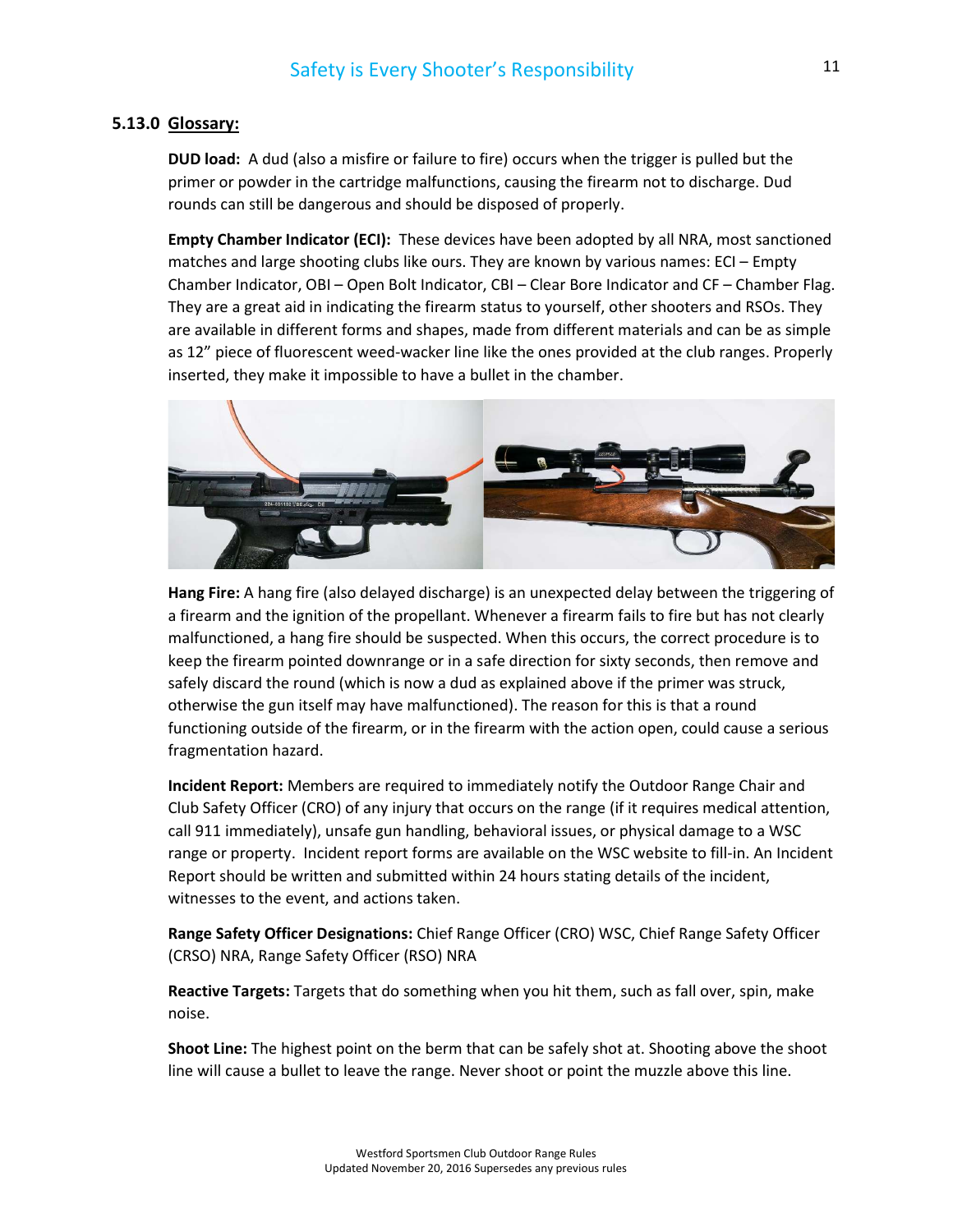Target Stands: Supplied by WSC, made of 7' strapping and 36" x 24" backer board onto which paper or cardboard targets are attached.

Target stand holders: These are the channels on the range at various distances that hold the target stands.

Trajectory: The arc described by a projectile (or a load of shot) after it exits the muzzle of a firearm. Falling objects accelerate downwards at a rate of 32 feet per second squared. The faster a projectile travels, the greater the distance it can cover in a given time before dropping too far. Hence, the higher the velocity of a bullet, the flatter the trajectory it will achieve.



Updated November 20, 2016 Supersedes any previous rules